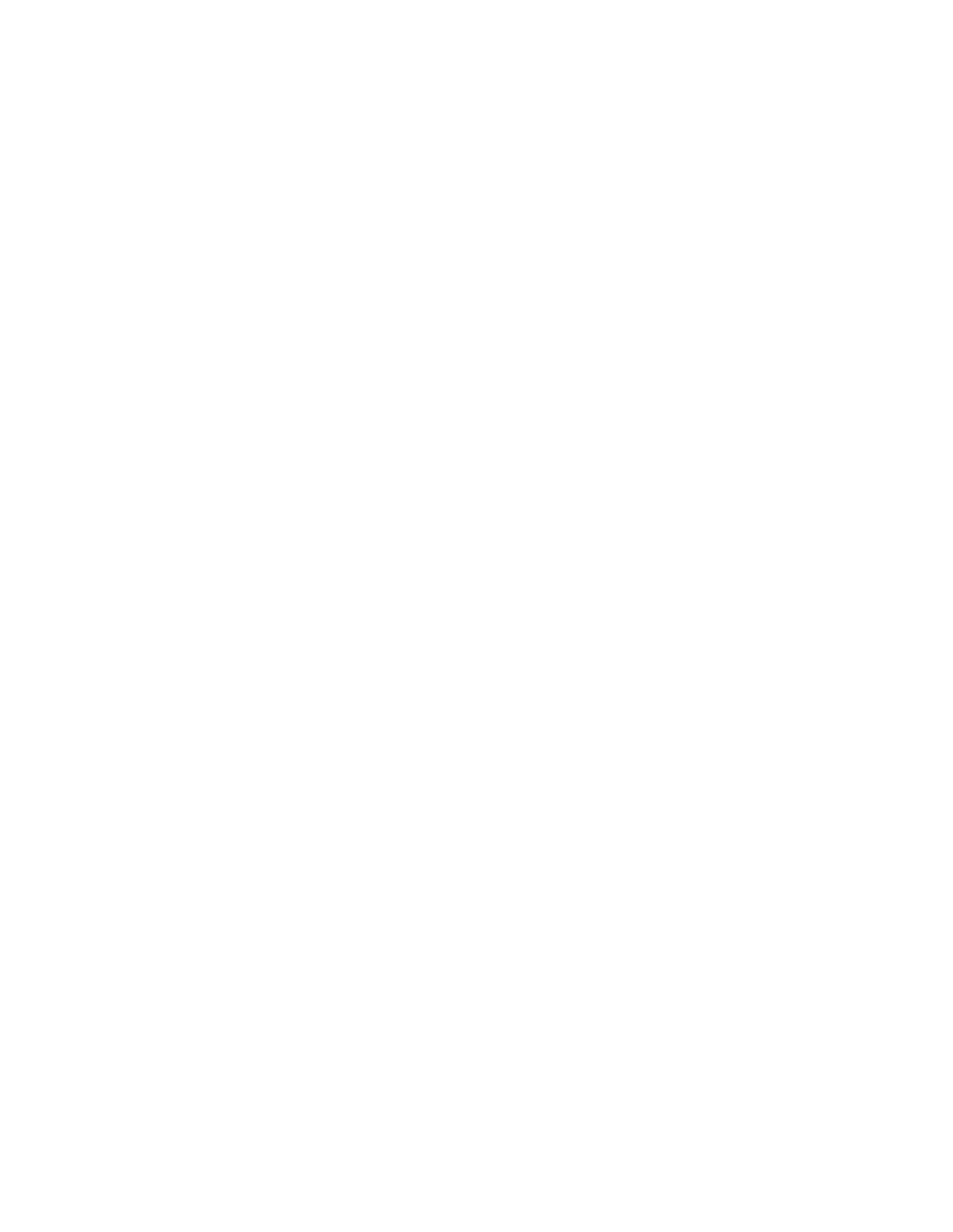### **FISCAL YEAR 2021-2025 CAPITAL IMPROVEMENT PROGRAM**

The Capital Improvement Program (CIP) is a 5-year plan of the City's infrastructure needs. The CIP Budget is submitted to the City Council as a separate budget document in order to provide more detailed descriptions of capital improvement projects scheduled to take place in the next five years. The 5-year CIP Budget consists of projects aimed at improving the City's public infrastructure.

Projects in the CIP are included in one of the 13 sections described below:

- 1. **Municipal Buildings and Facilities**  Major renovations and/or construction of new City-owned buildings and facilities.
- 2. **Streets and Streetscapes**  Projects to repair and/or enhance the 326 miles of City streets as well as all sidewalks, curbs, gutters, and other amenity upgrades in the public right-of-way.
- 3. **Street Lighting**  Projects to install new, or repair and/or upgrade existing street lights and street light systems throughout the City.
- 4. **Street Lighting and Electric Undergrounding Systems**  Projects that establish undergrounding districts, construct street lighting systems and/or underground electrical utilities.
- 5. **Transportation**  Projects aimed at enhancing the flow of traffic throughout the City by providing alternate forms of transportation and the installation of traffic control devices.
- 6. **Sewer and Storm Drains**  Repair, replacement or construction projects for the City's 328 miles of sewer pipes and 34.3 miles of storm drains.
- 7. **Rose Bowl Improvements**  Improvement projects at the Rose Bowl, Brookside Clubhouse, and Brookside Golf Course areas.
- 8. **Parks and Landscaping**  Improvement, maintenance and expansion of the City's 24 neighborhood and community parks as well as landscaping improvements throughout the City.
- 9. **Arroyo Projects**  Improvement, maintenance and expansion of Pasadena's Arroyo Seco area Hahamongna, Central Arroyo, and the Lower Arroyo.
- 10.**Pasadena Center Improvements**  Renovation and construction projects for the Pasadena Center.
- 11.**Water Systems**  Construction and improvements of the City's water system including groundwater wells and reservoirs, distribution mains, meters and services, and utility management systems.
- 12.**Electric Systems**  Construction and improvements of the City's electric system involving power production and generation, transmission and distribution, metering and utility management system.
- 13.**Technology Projects**  Projects which improve the City's use of technological resources to enhance service levels and work productivity as well as provide, clear, understandable information to the public.

The complete FY 2021-2025 CIP may be viewed on the web at: [https://ww5.cityofpasadena.net/public-works/](https://ww5.cityofpasadena.net/public-works/engineering-and-construction/capital-improvement-program/) [engineering-and-construction/capital-improvement-program/](https://ww5.cityofpasadena.net/public-works/engineering-and-construction/capital-improvement-program/)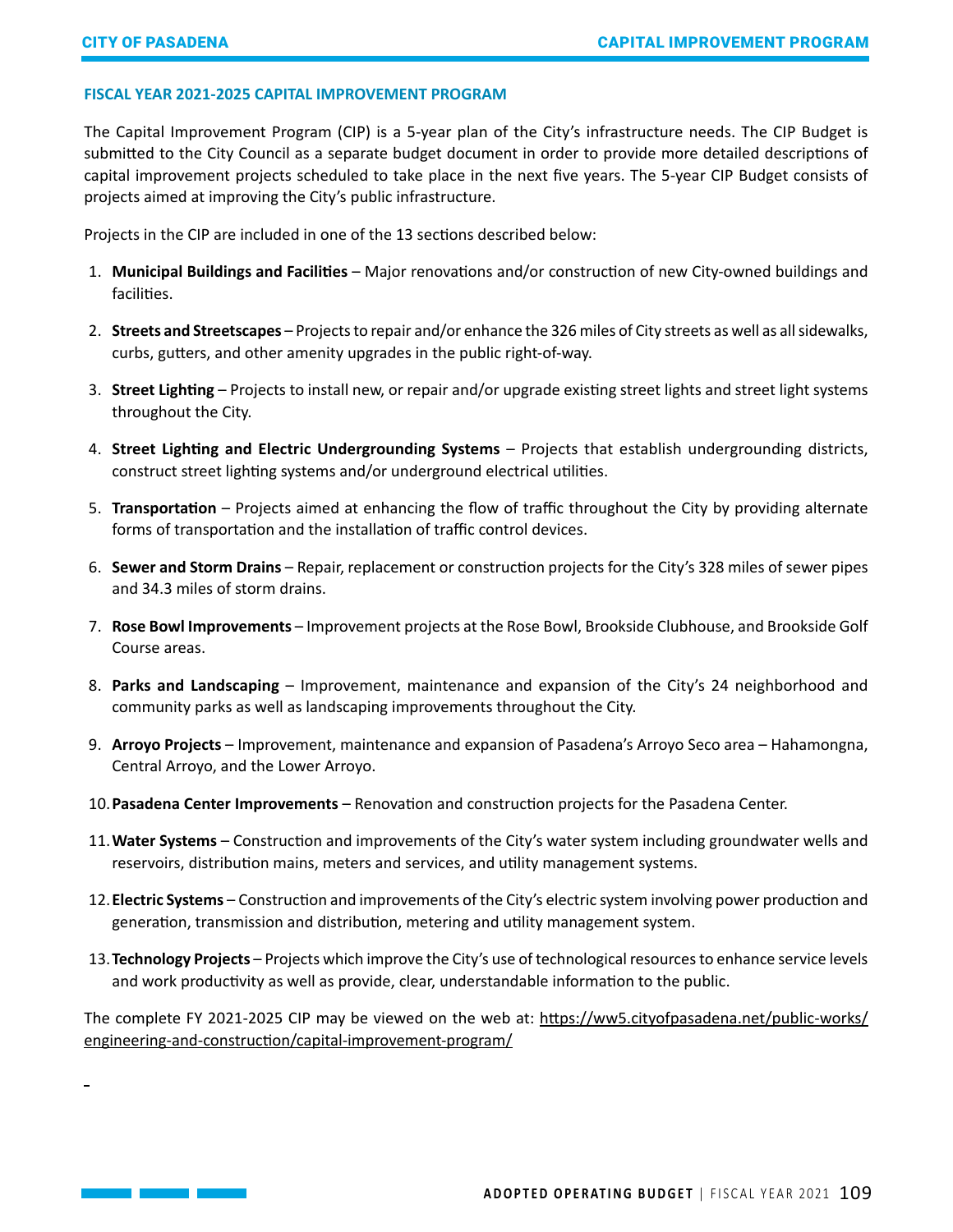<u> 1999 - Jan James Barbara, manala</u>

### **BY DEPARTMENT**

|                                        | Total            | Appropriated   |                |             |            |            | Proposed           |
|----------------------------------------|------------------|----------------|----------------|-------------|------------|------------|--------------------|
|                                        | <b>Estimated</b> | <b>Through</b> | <b>Adopted</b> | Proposed    | Proposed   | Proposed   | <b>FY 2025 and</b> |
|                                        | Costs            | FY 2020        | FY 2021        | FY 2022     | FY 2023    | FY 2024    | Beyond             |
| Department of Information Technology   | 19,045,003       | 11,679,003     | 1,585,000      | 1,555,000   | 1,555,000  | 1,555,000  | 1,116,000          |
| Fire Department                        | 4,088,920        | 3,150,000      | 64,650         | 774,270     |            |            | 100,000            |
| <b>Information Services Department</b> | 2,050,000        | 1,050,000      |                |             |            |            | 1,000,000          |
| Pasadena Center Operating Company      | 17,430,000       | 5,046,000      | 1,900,000      | 1,800,000   | 1,800,000  | 1,800,000  | 5,084,000          |
| <b>Planning Department</b>             | 8,523,225        | 7,023,225      | 1,500,000      |             |            |            |                    |
| <b>Police Department</b>               | 220,000          |                | 220,000        |             |            |            |                    |
| <b>Public Works Department</b>         | 196,193,792      | 69,725,694     | 20,460,000     | 15,276,000  | 14,485,000 | 14,150,000 | 62,097,098         |
| Rose Bowl Operating Company            | 8,003,289        | 6,652,289      | 1,351,000      |             |            |            |                    |
| <b>Transportation Department</b>       | 107,796,100      | 44,215,800     | 7,261,412      | 6,395,000   | 595,000    | 895,000    | 48,433,888         |
| Water and Power Department             | 598,244,448      | 259,646,116    | 50,265,000     | 90,920,582  | 77,703,250 | 64,954,250 | 54,755,250         |
| <b>Grand Total</b>                     | 961,594,777      | 408,188,127    | 84,607,062     | 116,720,852 | 96,138,250 | 83,354,250 | 172,586,236        |

### **BY CATEGORY**

|                                           | <b>Total</b>     | Appropriated   |            |                          |            |            | Proposed           |
|-------------------------------------------|------------------|----------------|------------|--------------------------|------------|------------|--------------------|
|                                           | <b>Estimated</b> | <b>Through</b> | Adopted    | Proposed                 | Proposed   | Proposed   | <b>FY 2025 and</b> |
|                                           | Costs            | FY 2020        | FY 2021    | FY 2022                  | FY 2023    | FY 2024    | <b>Beyond</b>      |
| <b>Municipal Buildings and Facilities</b> | 23,278,920       | 8,590,000      | 2,664,650  | 1,774,270                | 1,000,000  | 1,000,000  | 8,250,000          |
| <b>Streets and Streetscapes</b>           | 88,425,983       | 25,466,983     | 6,889,000  | 11,985,000               | 11,885,000 | 11,700,000 | 20,500,000         |
| <b>Street Lighting</b>                    | 23,638,133       | 2,703,133      | 100,000    | 250,000                  | 250,000    | 100,000    | 20,235,000         |
| Street Lighting and Electric              |                  |                |            |                          |            |            |                    |
| Undergrounding                            | 48,693,241       | 5,100,000      | 600,000    | 19,878,241               | 4,274,000  | 10,600,000 | 8,241,000          |
| Transportation                            | 116,815,008      | 50,357,708     | 9,447,412  | 7,086,000                | 595,000    | 895,000    | 48,433,888         |
| Sewer and Storm Drains                    | 15,587,693       | 4,486,595      | 3,750,000  | 1,350,000                | 1,350,000  | 1,350,000  | 3,301,098          |
| Rose Bowl Improvements                    | 8,003,289        | 6,652,289      | 1,351,000  | $\overline{\phantom{a}}$ |            |            |                    |
| Parks and Landscaping - Park Projects     | 36,674,372       | 24,699,372     | 6,275,000  |                          |            |            | 5,700,000          |
| Parks and Landscaping - Landscape         |                  |                |            |                          |            |            |                    |
| Projects                                  | 1,097,000        | 881,000        | 130,000    |                          |            |            | 86,000             |
| <b>Arroyo Projects</b>                    | 7,331,703        | 2,956,703      | 250,000    |                          |            |            | 4,125,000          |
| Pasadena Center Improvements              | 17,430,000       | 5,046,000      | 1,900,000  | 1,800,000                | 1,800,000  | 1,800,000  | 5,084,000          |
| Water System                              | 243,279,415      | 122,043,021    | 17,830,000 | 30,327,394               | 31,480,500 | 22,128,000 | 19,470,500         |
| Electric System                           | 306,271,792      | 132,503,095    | 31,835,000 | 40,714,947               | 41,948,750 | 32,226,250 | 27,043,750         |
| <b>Technology Projects</b>                | 25,068,228       | 16,702,228     | 1,585,000  | 1,555,000                | 1,555,000  | 1,555,000  | 2,116,000          |
| <b>Grand Total</b>                        | 961,594,777      | 408,188,127    | 84,607,062 | 116,720,852              | 96,138,250 | 83,354,250 | 172,586,236        |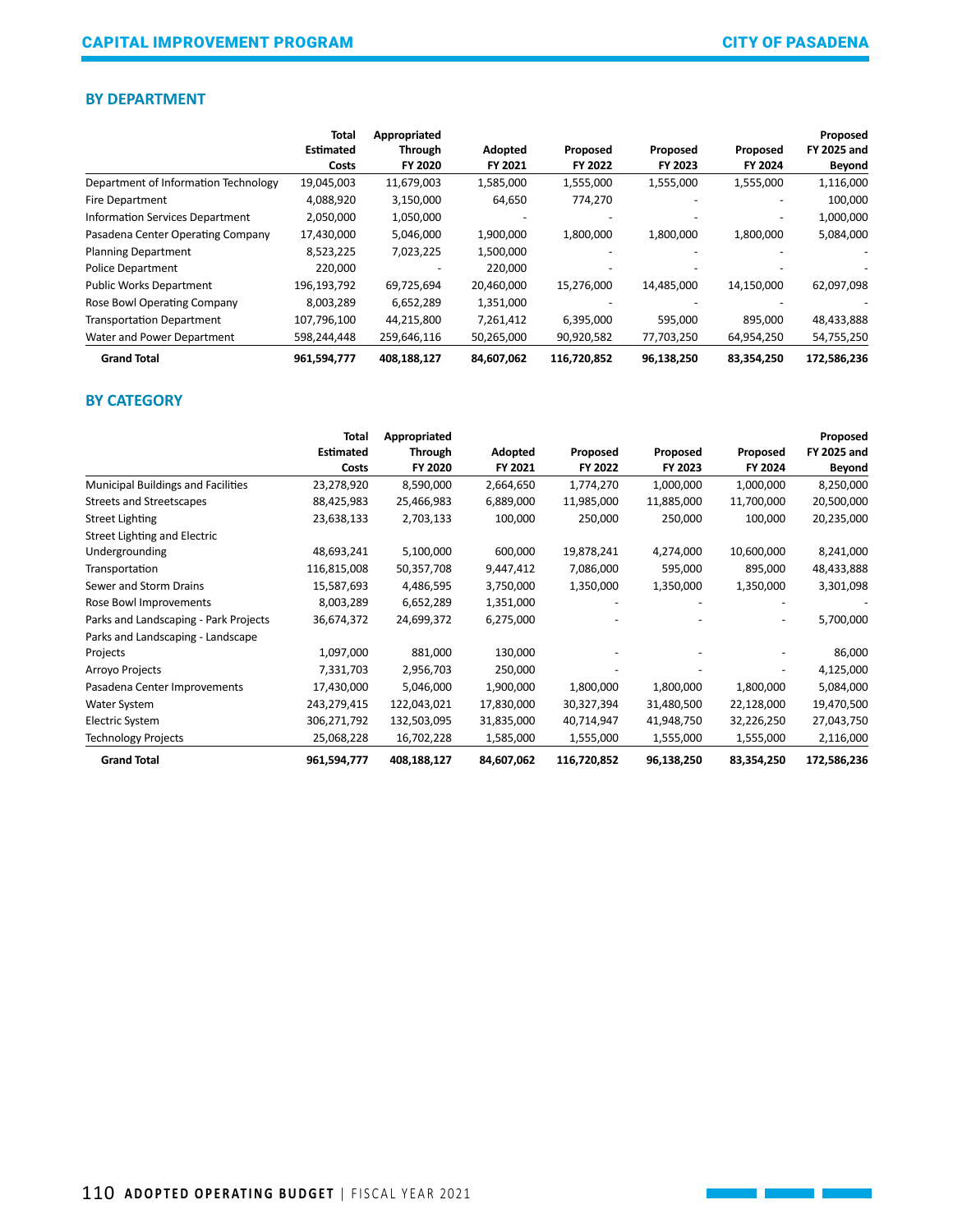# **BY CATEGORY DETAIL**

and the company of the company

|              |                                                                                                           | Total<br><b>Estimated</b><br>Costs | Adopted<br>FY 2021 | <b>Funding Detail</b> |                                                                    |
|--------------|-----------------------------------------------------------------------------------------------------------|------------------------------------|--------------------|-----------------------|--------------------------------------------------------------------|
|              | <b>Municipal Buildings and Facilities</b>                                                                 |                                    |                    |                       |                                                                    |
|              | 3 Parking Lot Improvements at City Facilities (71909)                                                     | 7,740,000                          | 100,000            |                       | 100,000 Sewer Fund                                                 |
| 4            | Building Maintenance FY 2021-2025 (71903)                                                                 | 5,000,000                          | 1,000,000          |                       | 1,000,000 Building Preventive Maintenance Fund                     |
| 5            | Fire Station 31 Seismic Retrofit (71914)                                                                  | 938,920                            | 64,650             |                       | 64,650 FEMA Hazard Mitigation Grant Program                        |
| 6            | Hale Building Interior Remodel (71160)                                                                    | 3,500,000                          | 1,500,000          |                       | 1,500,000 Building Services Fund                                   |
|              | <b>Municipal Buildings and Facilities Total Appropriations:</b>                                           |                                    | 2,664,650          |                       |                                                                    |
|              | <b>Streets and Streetscapes</b>                                                                           |                                    |                    |                       |                                                                    |
|              | 1 Annual Citywide Street Resurfacing and ADA Improvement                                                  | 44,950,000                         | 5,350,000          | 1,700,000 Gas Tax     |                                                                    |
|              | Program - FY 2021 (73932)                                                                                 |                                    |                    |                       | 850,000 Sewer Fund                                                 |
|              |                                                                                                           |                                    |                    |                       | 2,800,000 Road Maintenance and Rehabilitation Account<br>(SB1)     |
|              | 2 Annual ADA Sidewalk Improvement Program - FY 2020<br>(73913)                                            | 16,987,271                         | 500,000            |                       | 500,000 Community Development Block Grant                          |
| 4            | Curb Ramp ADA Improvements FY 2021 (73936)                                                                | 4,000,000                          | 900,000            | 500,000 Gas Tax       |                                                                    |
|              |                                                                                                           |                                    |                    |                       | 400,000 Community Development Block Grant                          |
| 5            | Miscellaneous Sidewalk Repair Program (73940)                                                             | 200,000                            | 200,000            |                       | 200,000 Private Capital                                            |
| 8            | Bridge Improvement Program (73929)                                                                        | 450,000                            | 50,000             |                       | 50,000 Gas Tax                                                     |
| 9            | Guardrail Improvement Program (73930)                                                                     | 569,304                            | 289,000            |                       | 289,000 Highway Safety Improvement Program Grant                   |
|              | <b>Streets and Streetscapes Total Appropriations:</b>                                                     |                                    | 7,289,000          |                       |                                                                    |
|              | <b>Street Lighting</b>                                                                                    |                                    |                    |                       |                                                                    |
|              | 1 Repair, Replacement, and Installation of Street Lighting<br>(74413)                                     | 838,133                            | 100,000            | 100,000 Gas Tax       |                                                                    |
|              | <b>Street Lighting Total Appropriations:</b>                                                              |                                    | 100,000            |                       |                                                                    |
|              | <b>Street Lighting and Electric Undergrounding</b>                                                        |                                    |                    |                       |                                                                    |
| $\mathbf{1}$ | Utility Undergrounding for Wildlife Prevention (3216)                                                     | 4,100,000                          | 100,000            |                       | 100,000 Undergrounding Utilities Fund - Power<br>Facilities (3215) |
| 4            | Raymond Avenue - Electrical System Undergrounding, Maple 31,023,241<br>Street to North City Limits (3214) |                                    | 500,000            |                       | 200,000 Underground Utilities Fund - Power Facilities<br>(3214)    |
|              |                                                                                                           |                                    |                    |                       | 300,000 Underground Utilities Fund - Public Works<br>(76823)       |
|              | <b>Street Lighting and Electric Undergrounding Total</b><br>Appropriations:                               |                                    | 600,000            |                       |                                                                    |
|              |                                                                                                           |                                    |                    |                       |                                                                    |
|              | Transportation                                                                                            |                                    |                    |                       |                                                                    |
|              | <b>Active Transportation</b>                                                                              |                                    |                    |                       |                                                                    |
|              | 1 Pasadena Bicycle Program FY 2021-2025 (75111)                                                           | 550,000                            | 90,000             |                       | 90,000 TDA Article 3                                               |
| 4            | Pedestrian Crossing Enhancements Program FY 2021-2025<br>(75112)                                          | 1,050,000                          | 150,000            |                       | 75,000 Gas Tax<br>75,000 Traffic Reduction Fee                     |
|              | <b>Complete Streets</b>                                                                                   |                                    |                    |                       |                                                                    |
| 5            | Arterials Speed Management Program FY 2021-2025 (75113)                                                   | 375,000                            | 75,000             |                       | 75,000 Gas Tax                                                     |
| 6            | Citywide Complete Streets Program FY 2021-2025 (75114)                                                    | 625,000                            | 50,000             |                       | 50,000 Traffic Reduction Fee                                       |
| 7            | Complete Streets Project - Union Street Cycle Track (75085)                                               | 8,077,877                          | 699,000            |                       | 699,000 Traffic Reduction Fee                                      |
| 8            | Complete Streets Project - Cordova St. from Hill Ave. to<br>Arroyo Pkwy (75052)                           | 4,076,342                          | 1,000,000          |                       | 1,000,000 Sewer Fund                                               |
|              | 10 Complete Streets Project - Avenue 64 from Colorado Blvd. to<br>South City Limits (75077)               | 1,871,000                          | 1,800,000          |                       | 1,800,000 MTA Multi-Year Subregional Program (MSP)                 |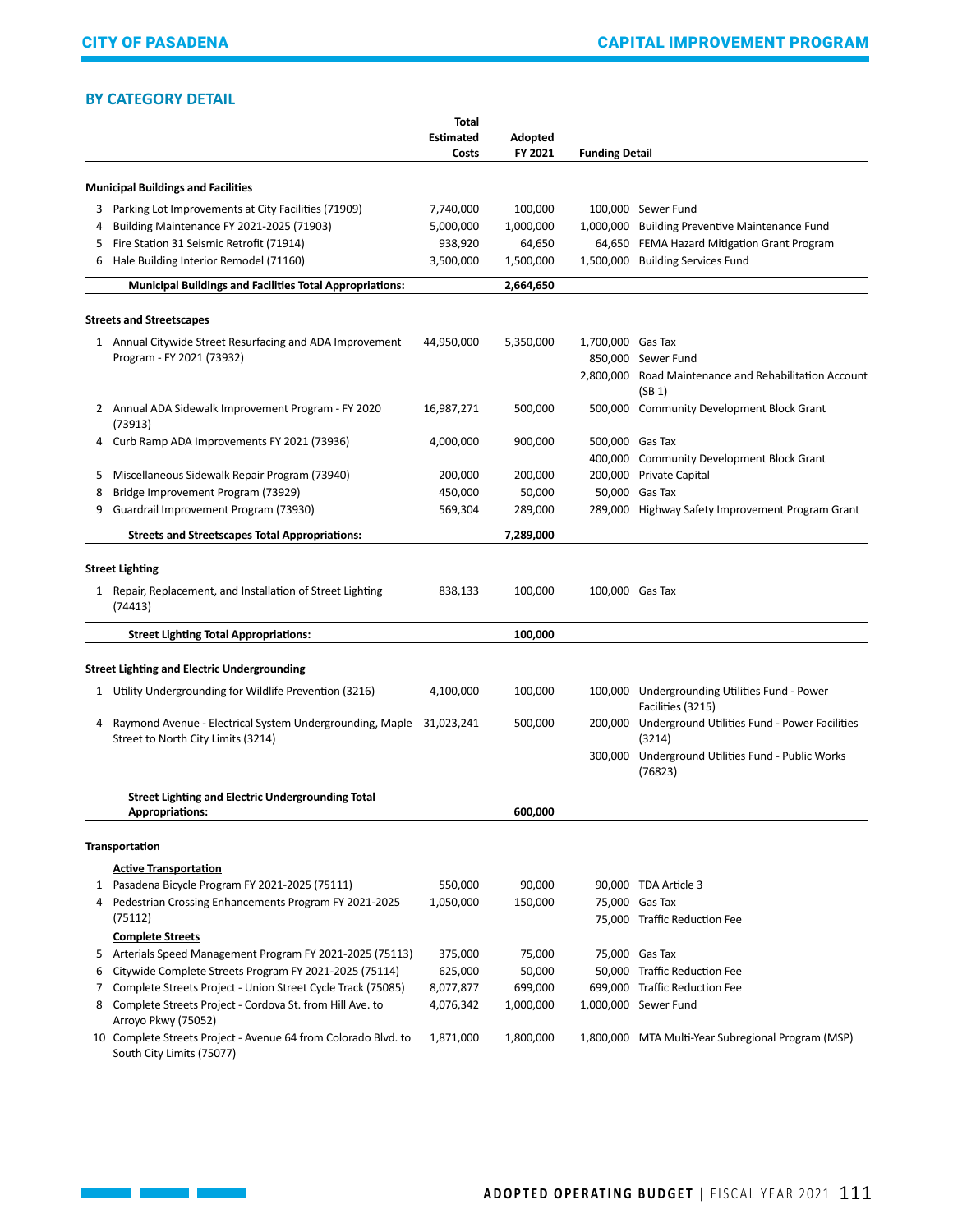# CAPITAL IMPROVEMENT PROGRAM CAPITAL IMPROVEMENT PROGRAM CITY OF PASADENA

|        |                                                                                                                    | Total<br><b>Estimated</b><br>Costs | Adopted<br>FY 2021   | <b>Funding Detail</b> |                                                                          |
|--------|--------------------------------------------------------------------------------------------------------------------|------------------------------------|----------------------|-----------------------|--------------------------------------------------------------------------|
|        | 11 Complete Streets Project - N. Hill Ave. from North City Limit<br>to Villa St. (75093)                           | 1,500,000                          | 535,000              |                       | 535,000 MTA Multi-Year Subregional Program (MSP)                         |
|        | 12 South Lake Ave. Pedestrian Access Improvements to Gold<br>Line Station (75106)                                  | 3,087,000                          | 1,966,000            |                       | 1,966,000 MTA Grant - Proposition C                                      |
|        | <b>Traffic Operations, Traffic Signals, and ITS</b>                                                                |                                    |                      |                       |                                                                          |
|        | 2 Transportation System Safety Enhancements Project FY<br>2021-2025 (75115)                                        | 625,000                            | 100,00               |                       | 100,000 Civic Center Parking Meter Fund                                  |
|        | 10 Old Pasadena Traffic Improvement - FY 2021-2025 (75116)                                                         | 150,000                            | 30,000               |                       | 30,000 Parking Meter Revenue - Old Pasadena                              |
|        | 16 Intelligent Transportation System (ITS) Equipment Upgrades/                                                     | 375,000                            | 75,000               |                       | 50,000 Gas Tax                                                           |
|        | Replacement - FY 2021-2025 (75117)                                                                                 |                                    |                      |                       | 25,000 Civic Center Parking Meter Fund                                   |
|        | 17 Mobility Corridor Improvements FY 2021-2025 (75118)<br>18 Implementation of Citywide Transportation Performance | 350,000<br>3,182,428               | 50,000<br>50,000     |                       | 50,000 Gas Tax<br>50,000 Traffic Reduction Fee                           |
|        | Monitoring Network (75602)                                                                                         |                                    |                      |                       |                                                                          |
|        | 21 Installation of Automated License Plate Readers - Pilot<br>Program (75119)                                      | 220,000                            | 220,000              |                       | 55,000 Supplemental Law Enforcement Fund<br>165,000 UASI Grant           |
|        | <b>Transit</b>                                                                                                     |                                    |                      |                       |                                                                          |
| 1      | Purchase of Replacement Transit Vehicles and Expansion<br>Fixed-Route Transit Vehicles (75085)                     | 13,212,494                         | 700,000              |                       | 700,000 MTA Multi-Year Subregional Program (MSP)                         |
|        | 2 Purchase of Dial-A-Ride Vehicles (75086)                                                                         | 2,234,316                          | 221,800              |                       | 76,000 Proposition A/C Local Return Funds                                |
|        |                                                                                                                    |                                    |                      |                       | 145,800 FTA 5310 Enhanced Mobility of People with<br><b>Disabilities</b> |
| 3      | <b>Construction of Transit Operations Maintenance Facility</b><br>(75707)                                          | 33,000,000                         | 1,635,612            |                       | 1,635,612 MTA Multi-Year Subregional Program (MSP)                       |
|        | <b>Transportation Total Appropriations:</b>                                                                        |                                    | 9,447,412            |                       |                                                                          |
|        |                                                                                                                    |                                    |                      |                       |                                                                          |
|        | <b>Sewer and Storm Drains</b>                                                                                      |                                    |                      |                       |                                                                          |
|        | 1 Annual Sewer System Improvements and Capacity Upgrades<br>FY 2021 (76916)                                        | 5,600,000                          | 1,600,000            |                       | 100,000 Sewer Fund<br>1,500,000 Sewer Facility Charge                    |
|        | 2 Annual Storm Drain System Repair & Improvements - FY<br>2020-2021 (76913)                                        | 1,526,293                          | 350,000              |                       | 350,000 Sewer Fund                                                       |
| 3      | NPDES - Storm Drain Master Plan and Watershed<br>Assessment (76914)                                                | 900,000                            | 100,000              |                       | 100,000 Sewer Fund                                                       |
| 4      | NPDES Arroyo Seco Bacteria Load Reduction - Design Phase<br>(76291)                                                | 950,000                            | 700,000              |                       | 700,000 Sewer Fund                                                       |
| 6      | Modernization of Busch Garden and Rosemont Sewer Pump<br><b>Stations (76917)</b>                                   | 1,000,000                          | 1,000,000            |                       | 1,000,000 Sewer Fund                                                     |
|        | <b>Sewer and Storm Drains Total Appropriations:</b>                                                                |                                    | 3,750,000            |                       |                                                                          |
|        |                                                                                                                    |                                    |                      |                       |                                                                          |
|        | <b>Rose Bowl Improvements</b>                                                                                      |                                    |                      |                       |                                                                          |
|        | 2 Brookside Golf Course & Clubhouse Preventative<br>Maintenance FY 2020-2024                                       | 2,001,000                          | 301,000              |                       | 301,000 RBOC Restricted Capital Fund (Legacy<br>Contribution)            |
| 3      | Rose Bowl Preventative Maintenance FY 2020-2024                                                                    | 1,845,000                          | 1,050,000            | 1,050,000             | RBOC Restricted Capital Fund (Legacy<br>Contribution)                    |
|        | <b>Rose Bowl Improvements Total Appropriations:</b>                                                                |                                    | 1,351,000            |                       |                                                                          |
|        |                                                                                                                    |                                    |                      |                       |                                                                          |
|        | Parks and Landscaping - Park Projects                                                                              |                                    |                      |                       |                                                                          |
|        | 1 Villa Parke Community Center Improvements (78061)                                                                | 3,994,558                          | 350,000              |                       | 350,000 Residential Impact Fees                                          |
| 2      | La Pintoresca Park Improvements (78087)                                                                            | 1,700,000                          | 950,000              | 950,000               | <b>Residential Impact Fees</b>                                           |
| 6<br>7 | Playhouse District Park and Parking Lot (78083)<br>Citywide Sports Facilities Improvements and Installations       | 5,055,000<br>2,811,091             | 4,600,000<br>300,000 | 4,600,000             | <b>Residential Impact Fees</b><br>300,000 Residential Impact Fees        |
|        | (78044)                                                                                                            |                                    |                      |                       |                                                                          |
|        | 10 Lamanda Park Library Pocket Park - Construction (78078)                                                         | 475,000                            | 75,000               |                       | 75,000 Residential Impact Fees                                           |
|        | Parks and Landscaping - Park Projects Total                                                                        |                                    |                      |                       |                                                                          |
|        | <b>Appropriations:</b>                                                                                             |                                    | 6,275,000            |                       |                                                                          |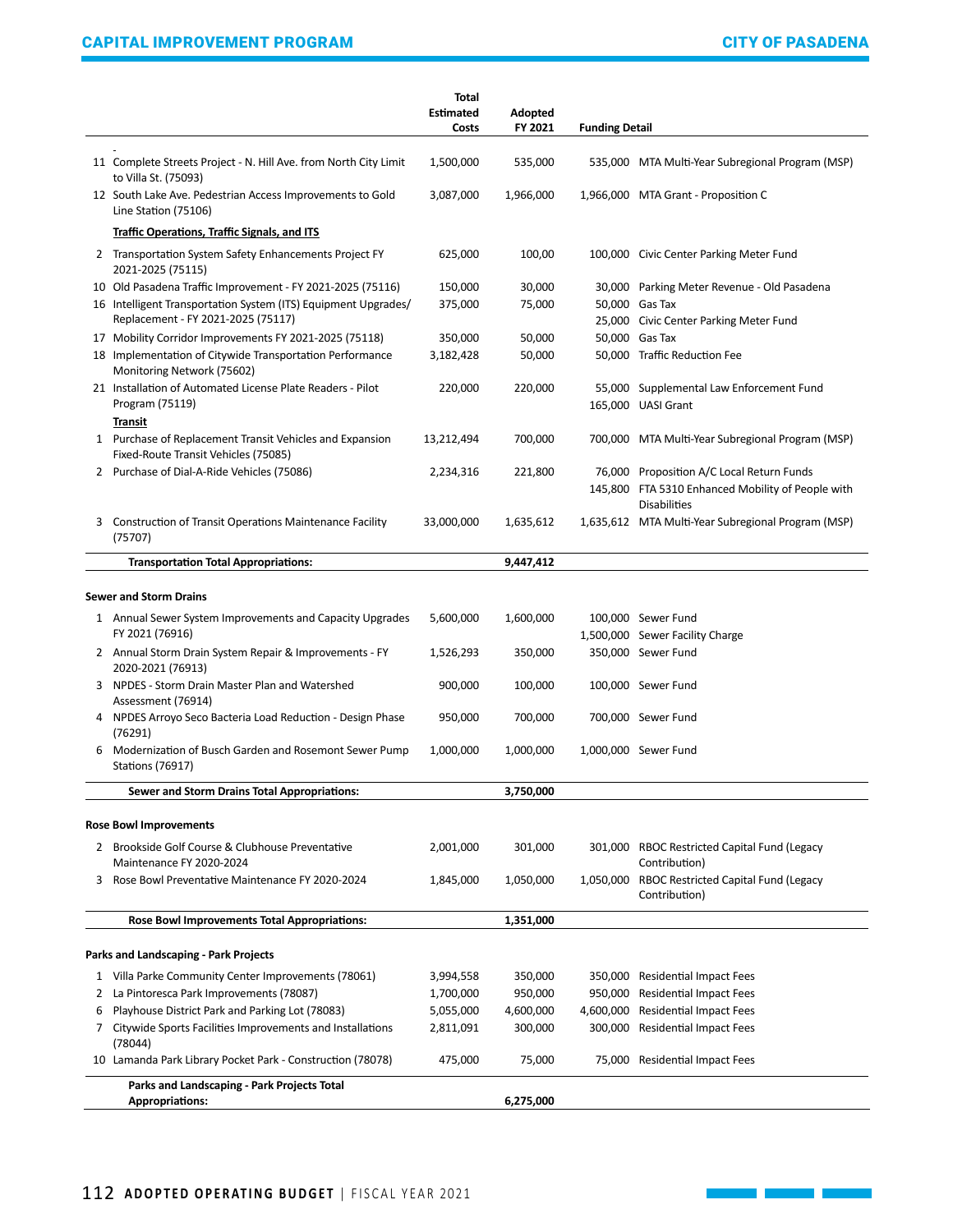and the company of the company

|                                                                                                 | Total<br><b>Estimated</b><br>Costs | Adopted<br>FY 2021 | <b>Funding Detail</b> |                                                                                                                           |
|-------------------------------------------------------------------------------------------------|------------------------------------|--------------------|-----------------------|---------------------------------------------------------------------------------------------------------------------------|
| Parks and Landscaping - Landscaping Projects                                                    |                                    |                    |                       |                                                                                                                           |
| 1 Tree Replacement/Planting Citywide - FY 2017 - 2021 (78958)                                   | 1,097,000                          | 130,000            |                       | 130,000 Street Tree Replacement Deposit                                                                                   |
| Parks and Landscaping - Landscape Projects Total<br><b>Appropriations</b>                       |                                    | 130,000            |                       |                                                                                                                           |
|                                                                                                 |                                    |                    |                       |                                                                                                                           |
| Arroyo Projects                                                                                 |                                    |                    |                       |                                                                                                                           |
| 3 Hahamongna - Implement Master Plan - Oak Grove Area<br>Improvements (77506)                   | 1,232,900                          | 250,000            |                       | 250,000 Residential Impact Fees                                                                                           |
| <b>Arroyo Projects Total Appropriations:</b>                                                    |                                    | 250,000            |                       |                                                                                                                           |
| Pasadena Center Improvements                                                                    |                                    |                    |                       |                                                                                                                           |
| 1 Restoration, Upgrades, and Repairs of the Civic Auditorium,<br>Convention Center and Ice Rink | 10,150,000                         | 1,700,000          |                       | 1,500,000 Pasadena Center Operating Company<br>200,000 Pasadena Center Operating Co - Facility<br><b>Restoration Fund</b> |
| 2 Restoration and Renovation of the Civic Auditorium<br><b>Exhibition Hall</b>                  | 6,070,000                          | 200,000            | 200,000               | Pasadena Center Operating Co - Facility<br><b>Restoration Fund</b>                                                        |
| Pasadena Center Improvements Total Appropriations:                                              |                                    | 1,900,000          |                       |                                                                                                                           |
|                                                                                                 |                                    |                    |                       |                                                                                                                           |
| <b>Water System</b>                                                                             |                                    |                    |                       |                                                                                                                           |
| 1 Distribution Mains - FY 2020-2024 (1080)                                                      | 27,880,000                         | 8,360,000          |                       | 8,360,000 CIC Funding                                                                                                     |
| 2 Distribution Mains (1001)                                                                     | 63,383,314                         | 1,700,000          |                       | 1,700,000 CIC Funding                                                                                                     |
| 3 Customer Information System (1011)                                                            | 9,050,000                          | 1,110,000          |                       | 1,110,000 Water Fund                                                                                                      |
| 4 New Clean Water Well (1088)                                                                   | 7,700,000                          | 3,000,000          |                       | 3,000,000 CIC Funding                                                                                                     |
| 5 Meters and Services - FY 2020-2024 (1081)                                                     | 6,800,000                          | 1,000,000          |                       | 1,000,000 CIC Funding                                                                                                     |
| 6 Well Improvements (1074)                                                                      | 8,369,000                          | 220,000            |                       | 220,000 CIC Funding                                                                                                       |
| 7 Sunset Reservoir Improvements (1075)                                                          | 34,169,000                         | 20,000             |                       | 20,000 CIC Funding                                                                                                        |
| 10 Customer Driven - Mains, Meters, and Service - FY 2020-2024<br>(1084)                        | 5,333,000                          | 470,000            |                       | 470,000 Aid to Construction (Water)                                                                                       |
| 11 Laboratory Information Management System (1094)                                              | 50,000                             | 50,000             |                       | 50,000 Water Fund                                                                                                         |
| 12 Computerized Maintenance Management System (1089)                                            | 1,010,000                          | 510,000            |                       | 510,000 Water Fund                                                                                                        |
| 13 Management Information Systems - FY 2020-2024 (1083)                                         | 604,500                            | 210,000            |                       | 210,000 Water Fund                                                                                                        |
| 14 Geographic Information System (GIS) Enhancements (1084)                                      | 480,000                            | 80,000             |                       | 80,000 Water Fund                                                                                                         |
| 17 Radio Equipment Replacement - FY 2020-2024 (1086)                                            | 145,000                            | 20,000             |                       | 20,000 CIC Funding                                                                                                        |
| 18 Local Non-Potable Water Project (1095)                                                       | 3,330,000                          | 580,000            |                       | 580,000 CIC Funding                                                                                                       |
| 19 Customer Driven Meters and Services (1003)                                                   | 21,099,986                         | 150,000            |                       | 150,000 Aid to Construction (Water)                                                                                       |
| 21 Treatment Systems (1091)                                                                     | 6,525,000                          | 200,000            |                       | 200,000 CIC Funding                                                                                                       |
| 24 Water SCADA Improvements - FY 2020-2024 (1087)                                               | 400,000                            | 20,000             |                       | 20,000 CIC Funding                                                                                                        |
| 25 Reservoir Improvements (1093)<br>27 Water Facilities Improvement Initiative                  | 1,025,000<br>230,000               | 50,000<br>80,000   |                       | 50,000 CIC Funding<br>80,000 Water Fund                                                                                   |
| <b>Water System Total Appropriations:</b>                                                       |                                    | 17,830,000         |                       |                                                                                                                           |
|                                                                                                 |                                    |                    |                       |                                                                                                                           |
| <b>Electric System</b>                                                                          |                                    |                    |                       |                                                                                                                           |
| 1 Fire Threat Mitigation Tier 3 Areas (3257)                                                    | 4,500,000                          | 1,000,000          | 1,000,000             | Power Fund                                                                                                                |
| 2 Conductor Replacement Program - FY 2020-2024 (3226)                                           | 12,600,000                         | 1,300,000          | 1,300,000             | Power Fund                                                                                                                |
| 4 4kV to 17kV Distribution System Conversions - FY 2020-2024<br>(3227)                          | 16,700,000                         | 1,900,000          |                       | 1,900,000 Power Fund                                                                                                      |
| 5 New 34.5 kV Circuit from Oak Knoll to Santa Anita (3264)                                      | 3,450,000                          | 3,450,000          |                       | 150,000 Power Fund                                                                                                        |
|                                                                                                 |                                    |                    |                       | 3,300,000 Underground Utilities Fund                                                                                      |
| 6 Installation of Low Voltage Electrical Services (3221)                                        | 17,331,000                         | 1,900,000          |                       | 1,900,000 Aid to Construction (Power)                                                                                     |
| 7 Installation of High Voltage Electrical Services (3220)                                       | 16,431,000                         | 1,480,000          |                       | 1,480,000 Aid to Construction (Power)                                                                                     |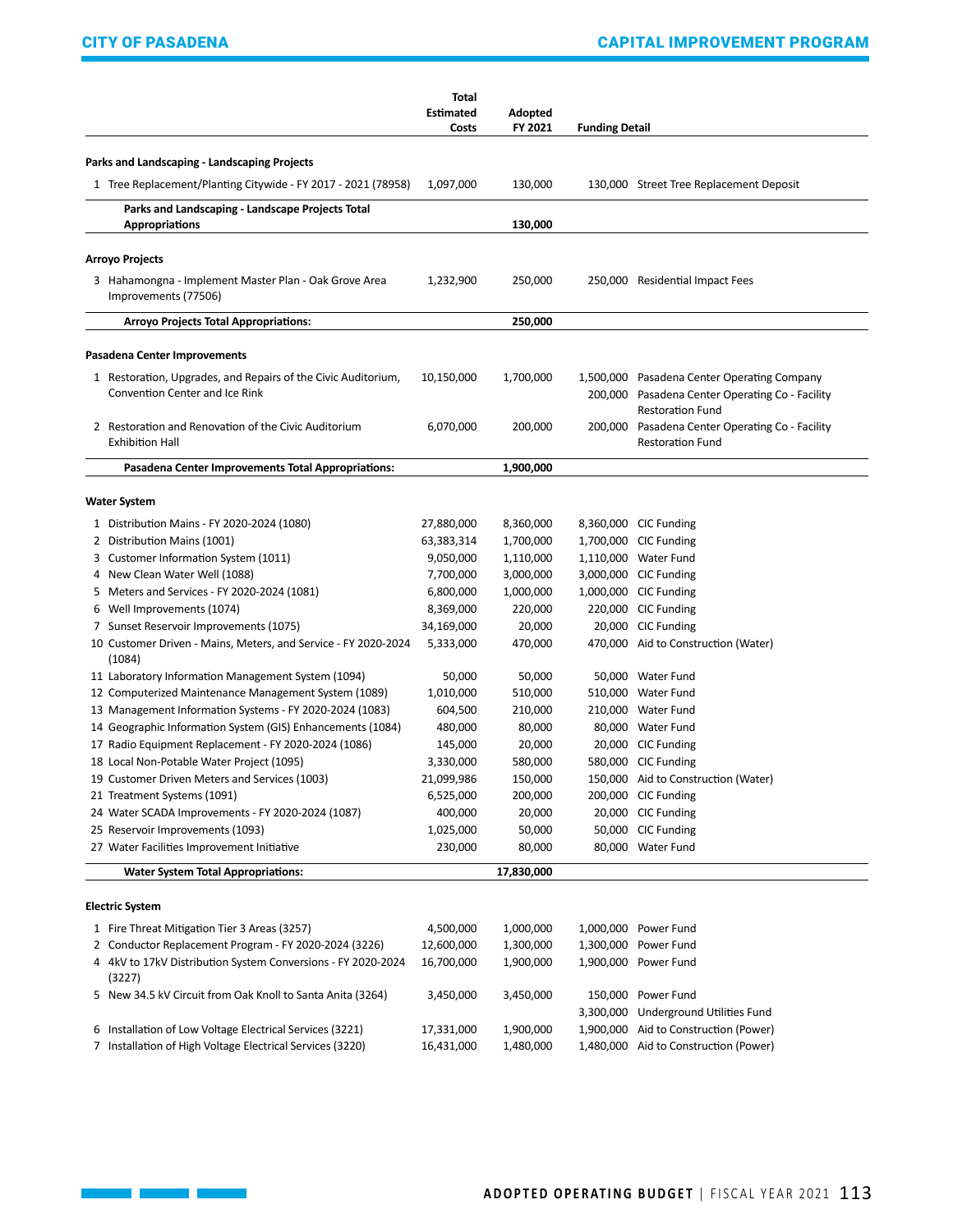# Capital Improvement Program CITY OF PASADENA

<u> 1989 - Jan Barnett, film e s</u>

|    |                                                                                               | Total            |           |                       |                                      |
|----|-----------------------------------------------------------------------------------------------|------------------|-----------|-----------------------|--------------------------------------|
|    |                                                                                               | <b>Estimated</b> | Adopted   |                       |                                      |
|    |                                                                                               | Costs            | FY 2021   | <b>Funding Detail</b> |                                      |
|    |                                                                                               |                  |           |                       |                                      |
|    | 8 Customer Information System (3022)                                                          | 16,958,880       | 2,080,000 |                       | 2,080,000 Power Fund                 |
|    | 9 Electrical Vault Replacement and Reinforcement - FY 2020-<br>2024 (3229)                    | 6,000,000        | 1,000,000 |                       | 1,000,000 Power Fund                 |
|    | 10 Distribution Switch Replacements - FY 2020-2024 (3231)                                     | 14,600,000       | 1,300,000 |                       | 900,000 Power Fund                   |
|    |                                                                                               |                  |           |                       | 3,300,000 Underground Utilities Fund |
|    | 11 Distribution System Automation (3192)                                                      | 6,663,001        | 600,000   |                       | 600,000 Power Fund                   |
|    | 12 Power Scheduling System Upgrade (3265)                                                     | 820,000          | 420,000   |                       | 420,000 Power Fund                   |
|    | 13 Restraint Systems and Lid Enhancement for Vault Manhole<br>Covers (3230)                   | 750,000          | 125,000   |                       | 125,000 Power Fund                   |
|    | 14 Electric Vehicle Charging Infrastructure (3225)                                            | 11,413,000       | 2,200,000 |                       | 1,600,000 Power Fund                 |
|    |                                                                                               |                  |           |                       | 3,300,000 Underground Utilities Fund |
|    | 15 Replacement of Power Plant Instruments and Controls - FY<br>2020-2024 (3232)               | 320,000          | 20,000    |                       | 20,000 Power Fund                    |
|    | 16 Distribution System Expansion - FY 2020-2024 (3228)                                        | 6,000,000        | 750,000   |                       | 750,000 Underground Utilities Fund   |
|    | 18 Glenarm Receiving Station Upgrades (3266)                                                  | 4,450,000        | 200,000   |                       | 200,000 Power Fund                   |
|    | 19 Fair Oaks Substation Upgrades (3267)                                                       | 3,700,000        | 200,000   |                       | 200,000 Power Fund                   |
|    | 22 Seismic Upgrade of Power Facilties (3196)                                                  | 5,300,000        | 1,350,000 |                       | 1,350,000 Power Fund                 |
|    | 23 Work Order Management System - Power Department                                            | 2,143,278        | 450,000   |                       | 450,000 Power Fund                   |
|    | (3140)                                                                                        |                  |           |                       |                                      |
|    | 24 4kV Substation Modernization (3235)                                                        | 1,820,000        | 320,000   |                       | 320,000 Power Fund                   |
|    | 25 Substation Oil Containment (3128)                                                          | 5,892,352        | 900,000   |                       | 900,000 Power Fund                   |
|    | 26 Emergency Transmission and Distribution System                                             | 4,080,000        | 500,000   |                       | 500,000 Power Fund                   |
|    | Replacements (3222)<br>27 Power Production Facility Improvements - FY 2020-2025               | 1,645,000        | 140,000   |                       | 140,000 Power Fund                   |
|    | (3236)                                                                                        |                  |           |                       |                                      |
|    | 30 Phase Shifting and Mobile Transformers (3259)                                              | 12,300,000       | 250,000   |                       | 250,000 Power Fund                   |
|    | 31 Deteriorated Pole Replacement Program (3233)                                               | 6,250,000        | 950,000   |                       | 950,000 Power Fund                   |
|    | 32 Distribution Transformer Replacements - FY 2020-2024<br>(3237)                             | 3,000,000        | 400,000   |                       | 400,000 Power Fund                   |
|    | 33 Power Supply Integrated Resource Planning and Design - FY<br>2020-2025 (3249)              | 920,000          | 150,000   |                       | 150,000 Power Fund                   |
|    | 34 Fiber Optic Cable Expansions/Overbuilds - FY 2020-2022<br>(3244)                           | 1,055,000        | 50,000    |                       | 50,000 Underground Utilities Fund    |
|    | 35 Distribution System GIS Enhancements - FY 2020-2024<br>(3246)                              | 500,000          | 100,000   |                       | 100,000 Power Fund                   |
|    | 36 Power Transmission Program (3190)                                                          | 9,399,000        | 900,000   |                       | 900,000 Power Fund                   |
|    | 37 Santa Anita 35kV Receiving Station Upgrades (3260)                                         | 2,690,000        | 550,000   |                       | 550,000 Power Fund                   |
|    | 38 Security Wall at Glenarm Receiving Station and Dispatch<br>Center (3247)                   | 300,000          | 200,000   |                       | 200,000 Power Fund                   |
|    | 39 Security, Access Control, and Lighting at Power Facilities<br>(3248)                       | 400,000          | 200,000   |                       | 200,000 Power Fund                   |
|    | 40 Power Transmission Program - FY 2020-2024 (3251)                                           | 693,000          | 130,000   |                       | 130,000 Power Fund                   |
|    | 41 Santa Anita 17kV Substation Upgrades (3261)                                                | 1,105,000        | 100,000   | 100,000               | Power Fund                           |
|    | 43 Management Information Systems - Power - FY 2020-2024<br>(3239)                            | 1,121,500        | 390,000   |                       | 390,000 Power Fund                   |
|    | 44 Receiving Station 35kV Upgrades (3262)                                                     | 1,980,000        | 300,000   |                       | 300,000 Power Fund                   |
| 45 | Geographic Information System (GIS) Enhancements (3240)                                       | 796,000          | 100,000   | 100,000               | Power Fund                           |
|    | 46 Customer Load Research Program - FY 2020-2024 (3241)                                       | 1,480,000        | 280,000   |                       | 280,000 Power Fund                   |
|    |                                                                                               |                  | 250,000   |                       | 250,000 Power Fund                   |
|    | 47 Supervisory Control and Data Acquisition (SCADA) System<br>Expansion - FY 2020-2024 (3245) | 850,000          |           |                       |                                      |
|    | 48 Advanced Metering Infrastructure (AMI) (3142)                                              | 906,356          | 200,000   |                       | 200,000 Power Fund                   |
|    | 49 Interactive Voice Response System - FY 2020-2024 (3242)                                    | 164,250          | 50,000    | 50,000                | Power Fund                           |
|    | 50 T.M. Goodrich Receiving Station Upgrades (3263)                                            | 11,260,000       | 160,000   |                       | 160,000 Power Fund                   |
|    | 51 Radio Equipment Replacement - Power - FY 2020-2024<br>(3243)                               | 155,000          | 30,000    |                       | 30,000 Power Fund                    |
|    | 52 Power Quality Meter Upgrades - FY 2020-2024 (3250)                                         | 450,000          | 50,000    |                       | 50,000 Power Fund                    |
| 53 | Distribution Volt/Var Enhancements - FY 2020-2024 (3252)                                      | 3,143,000        | 600,000   | 600,000               | Power Fund                           |
|    | 54 Power System Equipment (3254)                                                              | 800,000          | 300,000   | 300,000               | Power Fund                           |
|    | 55 Primary Dispatch Facility Remodel (3253)                                                   | 2,080,000        | 200,000   |                       | 200,000 Power Fund                   |